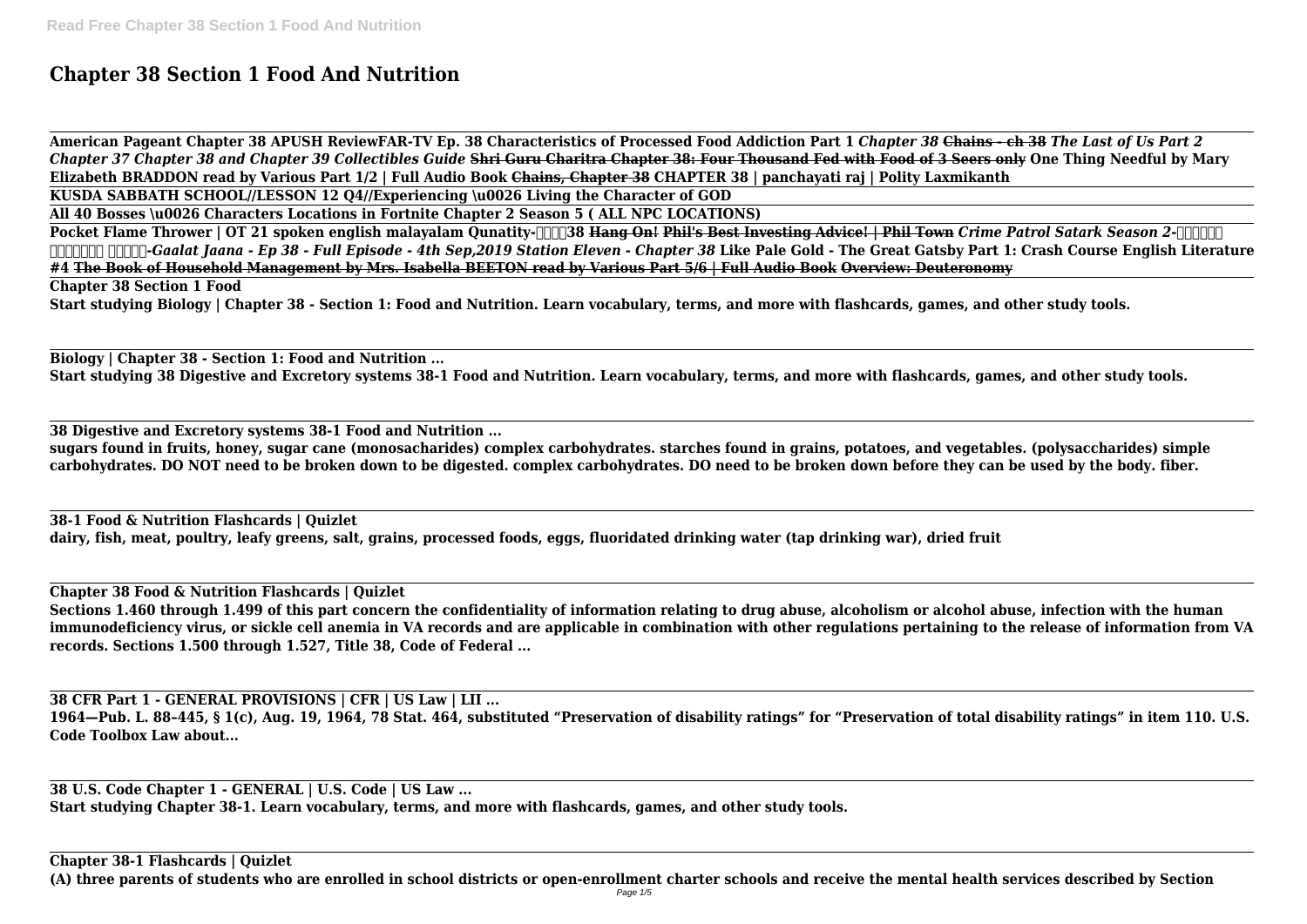**38.302(1); (B) one person who provides the mental health services described by Section 38.302(1) or the training described by Section 38.302(2) and who is:**

# **EDUCATION CODE CHAPTER 38. HEALTH AND SAFETY**

**Chapter 38. Multifamily Emergency/Disaster Guidance to HUD Handbook 4350.1, Multifamily Asset Management and Project Servicing provides background and up-todate guidance on HUD's policy and procedure regarding disaster recovery efforts by the Office of Multifamily Housing Programs after a Presidentially-Declared Disaster (PDD). Chapter 38 supersedes all previous Notices regarding PDDs.**

**Multifamily Housing Guidance for Disasters | HUD.gov / U.S ...**

**§ 58.1-3833. County food and beverage tax. A. 1. Any county is hereby authorized to levy a tax on food and beverages sold, for human consumption, by a restaurant, as such term is defined in § 35.1-1, not to exceed six percent of the amount charged for such food and beverages. Such tax shall not be levied on food and beverages sold through vending machines or by (i) boardinghouses that do not accommodate transients; (ii) cafeterias operated by industrial plants for employees only; (iii ...**

# **§ 58.1-3833. County food and beverage tax - Virginia**

**Chapter 38. Miscellaneous Taxes. 12/3/2020. § 58.1-3834. Apportionment of food and beverage or meals tax. In any case where a business is located partially within two or more local jurisdictions by reason of the boundary line between the local jurisdictions passing through such place of business, and one or more of the local jurisdictions imposes the food and beverage or meals tax, the tax rate shall be computed by applying the apportionment formula in § 58.1-3709 to the food and beverage ...**

**§ 58.1-3834. Apportionment of food and beverage or meals tax**

**12/1/2020. § 58.1-3841. Situs for taxation of the sale of food and beverages. A. The situs for taxation for any tax levied on the sale of food and beverages or meals shall be the county, city, or town in which the sales are made, namely the locality in which each place of business is located without regard to the locality of delivery or possible use by the purchaser.**

**§ 58.1-3841. Situs for taxation of the sale of food and ...**

**Note (1): If hyperthyroid cardiovascular or cardiac disease is present, separately evaluate under DC 7008 (hyperthyroid heart disease). Note (2): Separately evaluate eye involvement occurring as a manifestation of Graves' Disease as diplopia (DC 6090); impairment of central visual acuity (DCs 6061-6066); or under the most appropriate DCs in § 4.79**

**38 CFR § 4.119 - Schedule of ratings - endocrine system ...**

**Taxation. Chapter 38. Miscellaneous Taxes. 12/18/2020. § 58.1-3842. Combined transient occupancy and food and beverage tax. A. Rappahannock County and Madison County, by duly adopted ordinance, are hereby authorized to levy a tax on occupancy in a bed and breakfast establishment on which the county is authorized to levy a transient occupancy tax under § 58.1-3819 and on food and beverages sold for human consumption within such establishment on which the county is authorized to levy a food ...**

**§ 58.1-3842. Combined transient occupancy and food and ... TITLE 38 Public Records Index Of Chapters . CHAPTER 38-1 Custody and Protection ; CHAPTER 38-2 Access to Public Records ; CHAPTER 38-3 Public Records Administration**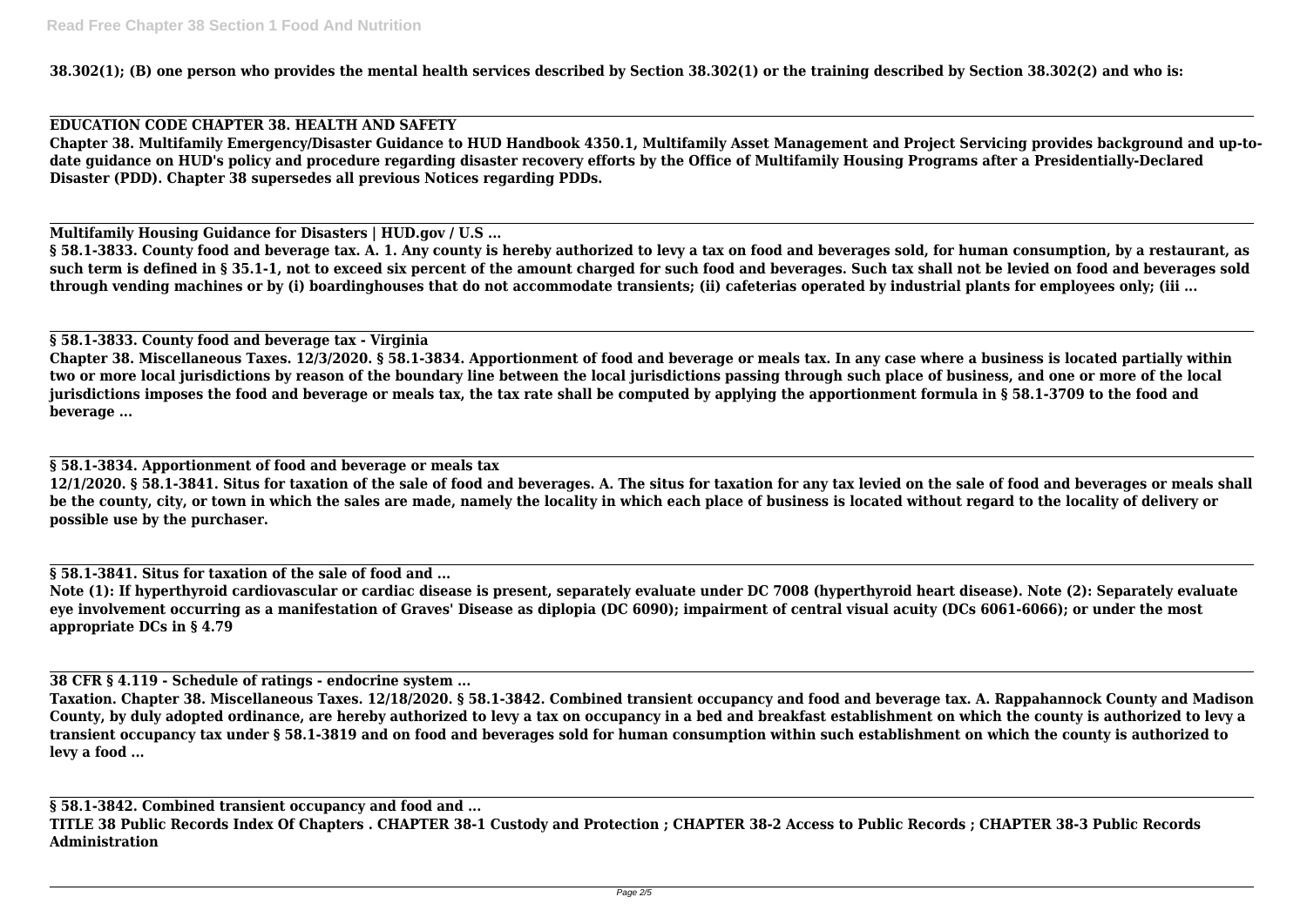# **Title 38 - Index of Chapters**

**Also, the tax shall not be levied on meals: (1) when used or consumed and paid for by the Commonwealth, any political subdivision of the Commonwealth, or the United States; (2) provided by a public or private nonprofit charitable organization or establishment to elderly, infirm, blind, handicapped, or needy persons in their homes, or at central locations; or (3) provided by private establishments that contract with the appropriate agency of the Commonwealth to offer food, food products, or ...**

## **§ 45.1-161.88. Duties of inspectors**

**Chapter 1 Introduction to WIC . Table of Contents . This chapter introduces the WIC Program and information on the required local agency policies, staff conflict of interest, management of program policies and procedures, and resources available from the Nutrition Services Branch to support program activities. Section 1.**

**Pocket Flame Thrower | OT 21 spoken english malayalam Qunatity-** $\text{Tr}38$  **Hang On! Phil's Best Investing Advice! | Phil Town** *Crime Patrol Satark Season 2-पेट्रोल सतर्क-Gaalat Jaana - Ep 38 - Full Episode - 4th Sep,2019 Station Eleven - Chapter 38* **Like Pale Gold - The Great Gatsby Part 1: Crash Course English Literature #4 The Book of Household Management by Mrs. Isabella BEETON read by Various Part 5/6 | Full Audio Book Overview: Deuteronomy Chapter 38 Section 1 Food**

**American Pageant Chapter 38 APUSH ReviewFAR-TV Ep. 38 Characteristics of Processed Food Addiction Part 1** *Chapter 38* **Chains - ch 38** *The Last of Us Part 2 Chapter 37 Chapter 38 and Chapter 39 Collectibles Guide* **Shri Guru Charitra Chapter 38: Four Thousand Fed with Food of 3 Seers only One Thing Needful by Mary Elizabeth BRADDON read by Various Part 1/2 | Full Audio Book Chains, Chapter 38 CHAPTER 38 | panchayati raj | Polity Laxmikanth KUSDA SABBATH SCHOOL//LESSON 12 Q4//Experiencing \u0026 Living the Character of GOD**

**All 40 Bosses \u0026 Characters Locations in Fortnite Chapter 2 Season 5 ( ALL NPC LOCATIONS)**

**Start studying Biology | Chapter 38 - Section 1: Food and Nutrition. Learn vocabulary, terms, and more with flashcards, games, and other study tools.**

**Biology | Chapter 38 - Section 1: Food and Nutrition ... Start studying 38 Digestive and Excretory systems 38-1 Food and Nutrition. Learn vocabulary, terms, and more with flashcards, games, and other study tools.**

**38 Digestive and Excretory systems 38-1 Food and Nutrition ...**

**sugars found in fruits, honey, sugar cane (monosacharides) complex carbohydrates. starches found in grains, potatoes, and vegetables. (polysaccharides) simple carbohydrates. DO NOT need to be broken down to be digested. complex carbohydrates. DO need to be broken down before they can be used by the body. fiber.**

**38-1 Food & Nutrition Flashcards | Quizlet dairy, fish, meat, poultry, leafy greens, salt, grains, processed foods, eggs, fluoridated drinking water (tap drinking war), dried fruit**

**Chapter 38 Food & Nutrition Flashcards | Quizlet**

**Sections 1.460 through 1.499 of this part concern the confidentiality of information relating to drug abuse, alcoholism or alcohol abuse, infection with the human immunodeficiency virus, or sickle cell anemia in VA records and are applicable in combination with other regulations pertaining to the release of information from VA records. Sections 1.500 through 1.527, Title 38, Code of Federal ...**

**38 CFR Part 1 - GENERAL PROVISIONS | CFR | US Law | LII ...**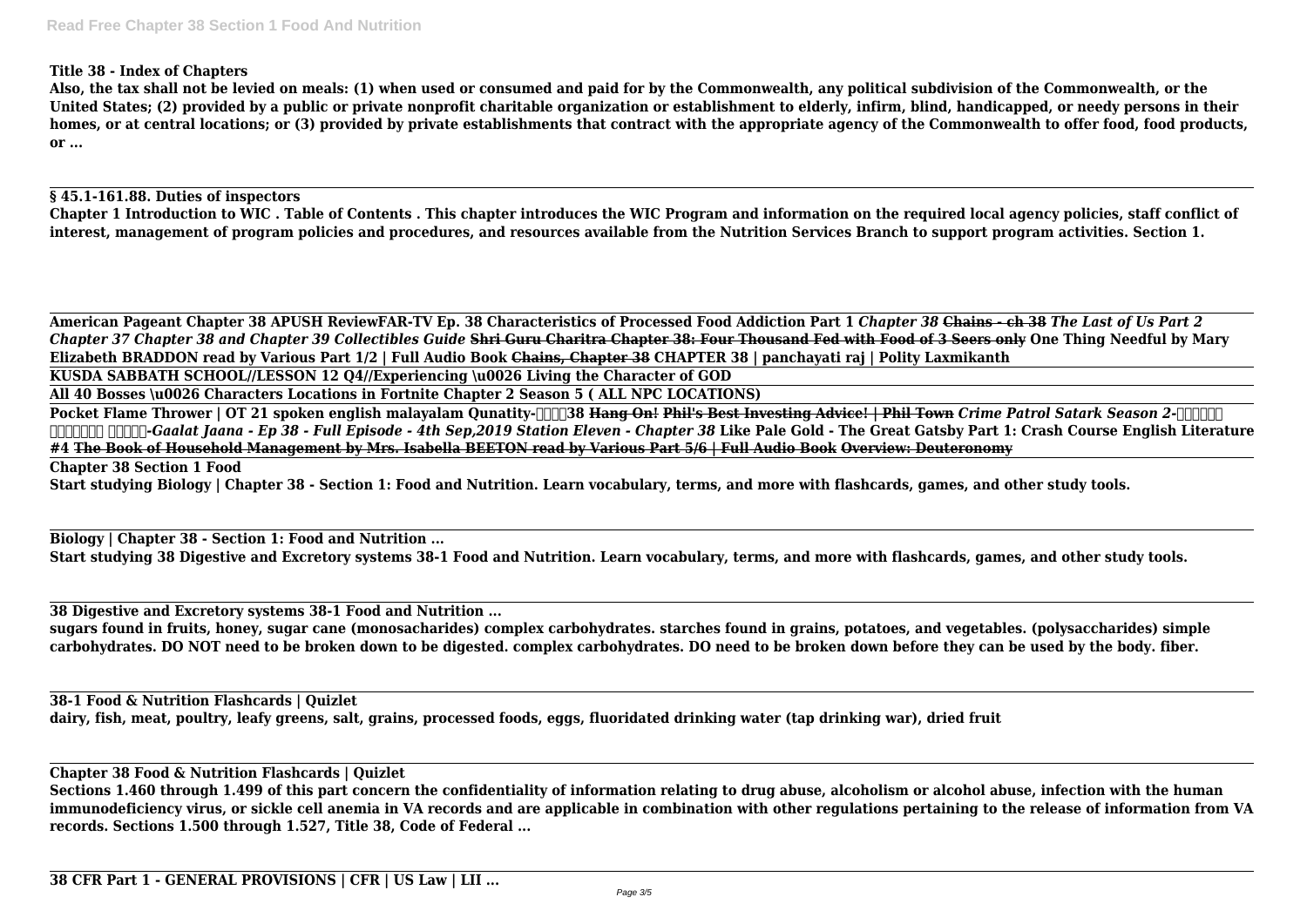**1964—Pub. L. 88–445, § 1(c), Aug. 19, 1964, 78 Stat. 464, substituted "Preservation of disability ratings" for "Preservation of total disability ratings" in item 110. U.S. Code Toolbox Law about...**

**38 U.S. Code Chapter 1 - GENERAL | U.S. Code | US Law ... Start studying Chapter 38-1. Learn vocabulary, terms, and more with flashcards, games, and other study tools.**

**Chapter 38-1 Flashcards | Quizlet (A) three parents of students who are enrolled in school districts or open-enrollment charter schools and receive the mental health services described by Section 38.302(1); (B) one person who provides the mental health services described by Section 38.302(1) or the training described by Section 38.302(2) and who is:**

# **EDUCATION CODE CHAPTER 38. HEALTH AND SAFETY**

**Chapter 38. Multifamily Emergency/Disaster Guidance to HUD Handbook 4350.1, Multifamily Asset Management and Project Servicing provides background and up-todate guidance on HUD's policy and procedure regarding disaster recovery efforts by the Office of Multifamily Housing Programs after a Presidentially-Declared Disaster (PDD). Chapter 38 supersedes all previous Notices regarding PDDs.**

**Multifamily Housing Guidance for Disasters | HUD.gov / U.S ...**

**§ 58.1-3833. County food and beverage tax. A. 1. Any county is hereby authorized to levy a tax on food and beverages sold, for human consumption, by a restaurant, as such term is defined in § 35.1-1, not to exceed six percent of the amount charged for such food and beverages. Such tax shall not be levied on food and beverages sold through vending machines or by (i) boardinghouses that do not accommodate transients; (ii) cafeterias operated by industrial plants for employees only; (iii ...**

**§ 58.1-3833. County food and beverage tax - Virginia**

**Chapter 38. Miscellaneous Taxes. 12/3/2020. § 58.1-3834. Apportionment of food and beverage or meals tax. In any case where a business is located partially within two or more local jurisdictions by reason of the boundary line between the local jurisdictions passing through such place of business, and one or more of the local jurisdictions imposes the food and beverage or meals tax, the tax rate shall be computed by applying the apportionment formula in § 58.1-3709 to the food and beverage ...**

**§ 58.1-3834. Apportionment of food and beverage or meals tax**

**12/1/2020. § 58.1-3841. Situs for taxation of the sale of food and beverages. A. The situs for taxation for any tax levied on the sale of food and beverages or meals shall be the county, city, or town in which the sales are made, namely the locality in which each place of business is located without regard to the locality of delivery or possible use by the purchaser.**

**§ 58.1-3841. Situs for taxation of the sale of food and ...**

**Note (1): If hyperthyroid cardiovascular or cardiac disease is present, separately evaluate under DC 7008 (hyperthyroid heart disease). Note (2): Separately evaluate eye involvement occurring as a manifestation of Graves' Disease as diplopia (DC 6090); impairment of central visual acuity (DCs 6061-6066); or under the most appropriate DCs in § 4.79**